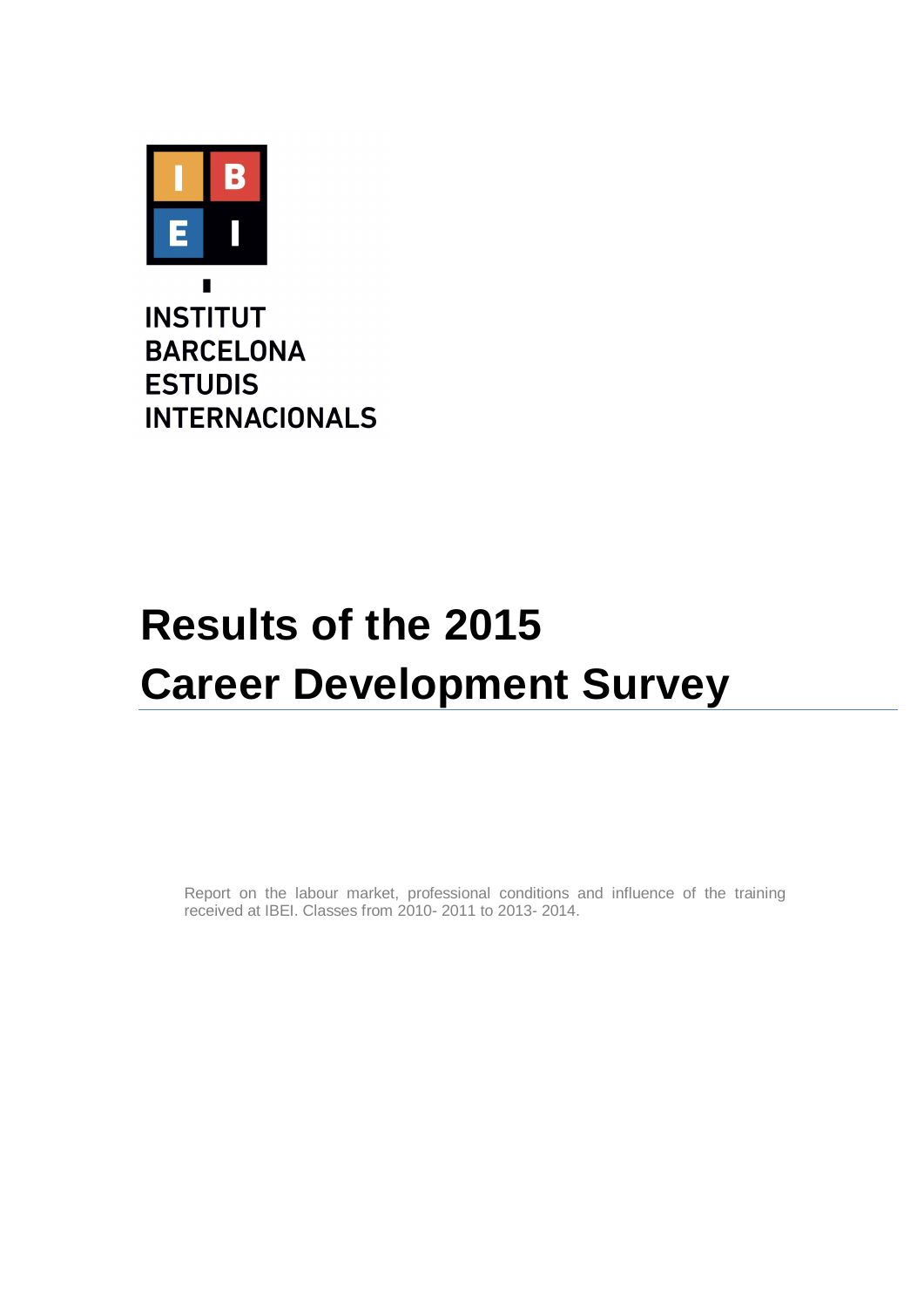# Index

| Evaluation of the IBEI MasterB in International Relations  16         |  |
|-----------------------------------------------------------------------|--|
|                                                                       |  |
|                                                                       |  |
| How would you rate the influence of the Masteros in your professional |  |
|                                                                       |  |
|                                                                       |  |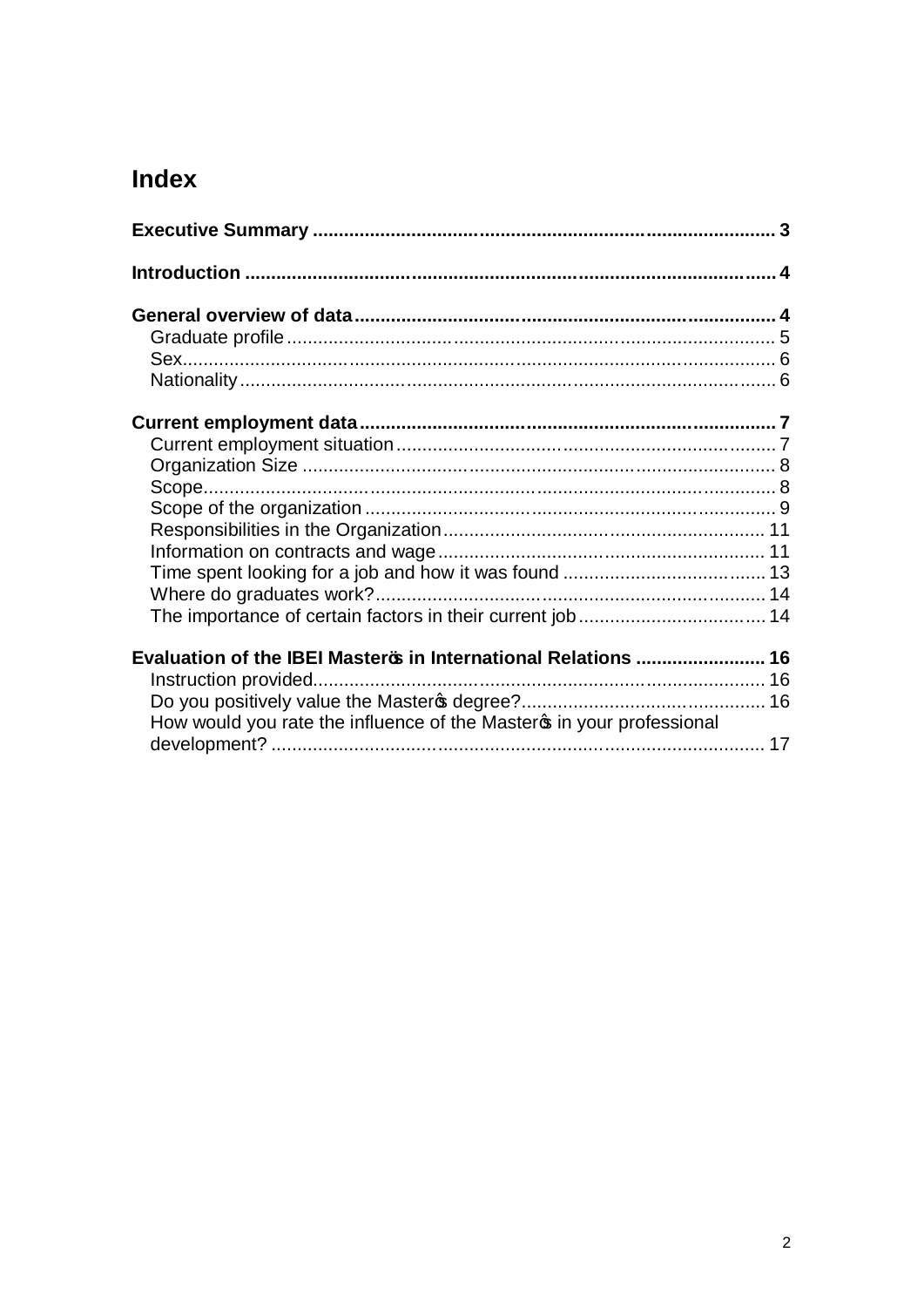## **Executive Summary**

This report presents the results of the IBEI graduate employment, survey for classes ranging from the years 2010 to 2014. It is the second time that the IBEI has undertaken a survey of employment. Its aim is to systematically collect the profile of students who have answered the survey, but in particular to analyze the data corresponding to the current employment of graduates, as well as their degree of satisfaction, and the utility of the programmes offered at IBEI.

The universe of students (total alumni) is increasing every year, but the response rate has remained at 30%. The data set presented in this report, reveals the following:

- $\geq$  that the majority of graduates who responded, mostly women, are satisfied with the training received at IBEI,
- $\geq$  that the time between job search and job finding is not long (less than a year)
- $\geq$  that their responsibilities in their respective jobs have similarities with the training received at IBEI,
- $\geq$  that professional responsibilities vary among graduates, but eventually tend to acquire more complex responsibilities as time goes by (which translates to a higher wage)
- $\geq$  that the majority of graduates are working in global institutions, mostly private.

The following sections of this report further explore these statements (taken from the questionnaire sent), and aim to summarize the most relevant information.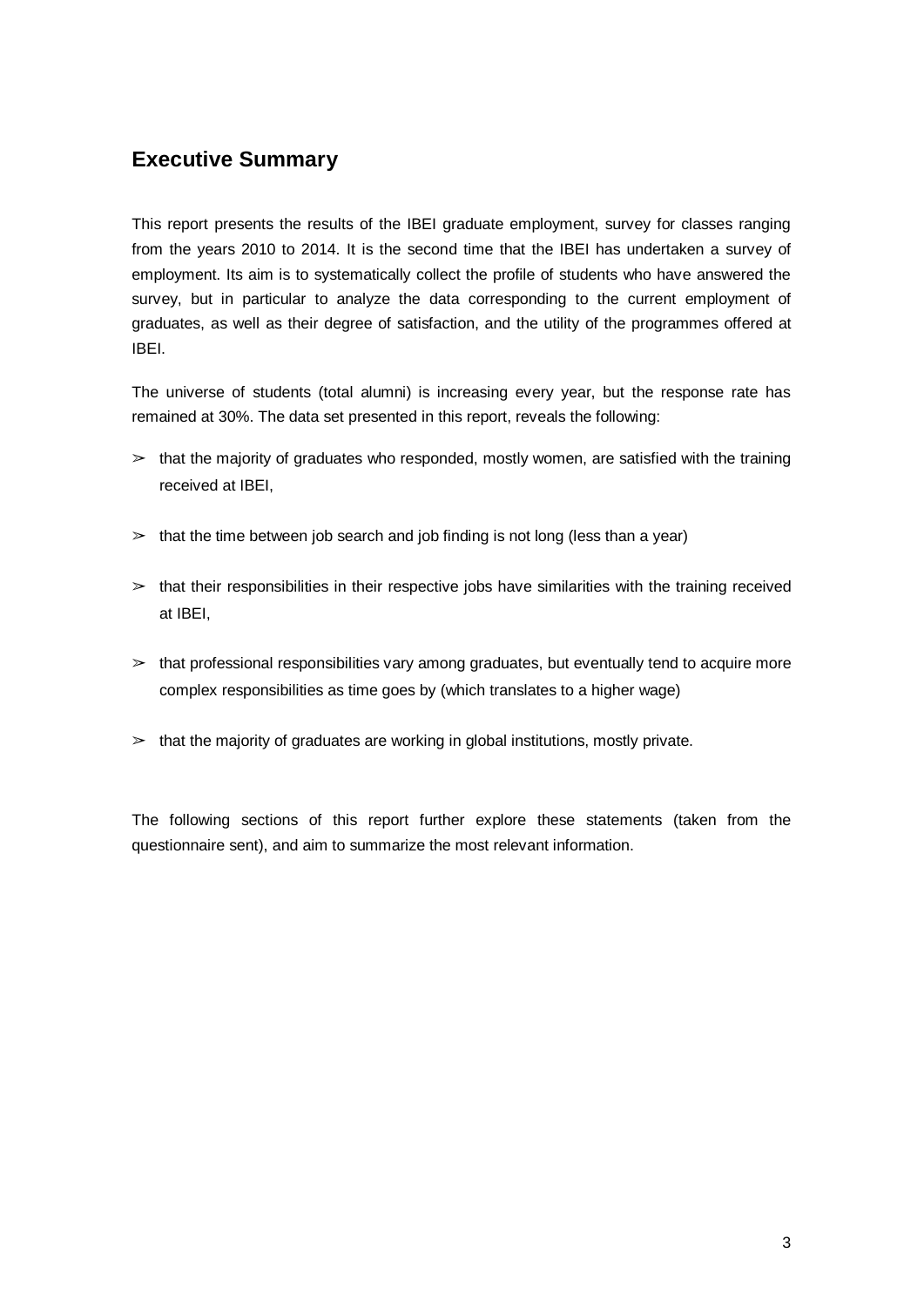#### **Introduction**

The career development survey was conducted in summer 2015. We included all students of our Masters programmes: the Master in International Relations, the Master os in International Security and the Masteros Mundus MAPP in public policy. It was undertaken with all students from the class of 2010 to the class of 2014. Two different survey formats were designed and sent out separately. The first survey was sent to the classes 2010-2011, 2011-2012 and also to the part-time students of these classes, and a second survey was sent to the remaining classes, years 2012-2013 and 2013-2014, as well as to the part-time students of this period.

The questions were the same for all promotions, but varied in number. The second survey included two additional questions that were not in the first, since a survey two years earlier, had included questions such as,  $\%$  dow long did it take you to find your first job?+ or  $\%$  as the Master os useful in finding your job?+. Therefore, to avoid repetition these questions were not present in the first edition.

#### **General overview of data**

The survey was sent to a total of 323 students, from whom we obtained a response from 100. This represents 31% of target respondents. The number of responses for classes is shown below, taking into consideration that the first three promotions, namely 2010 - 2011, 2010 - 2012 (PT) and 2011 to 2012, responded to the first survey (i.e. shorter).

| <b>Class</b>   | Number of<br>students | % students per<br>promotion of<br>total responses |
|----------------|-----------------------|---------------------------------------------------|
| 2010-2011      | 72                    | 22                                                |
| 2010-2012 (PT) | 12                    | 4                                                 |
| 2011-2012      | 81                    | 25                                                |
| 2011-2013 (PT) | 11                    | 3                                                 |
| 2012-2013      | 67                    | 21                                                |
| 2012-2014 (PT) | 10                    | 3                                                 |
| 2013-2014      | 70                    | 22                                                |
| <b>TOTAL</b>   | 323                   | 100                                               |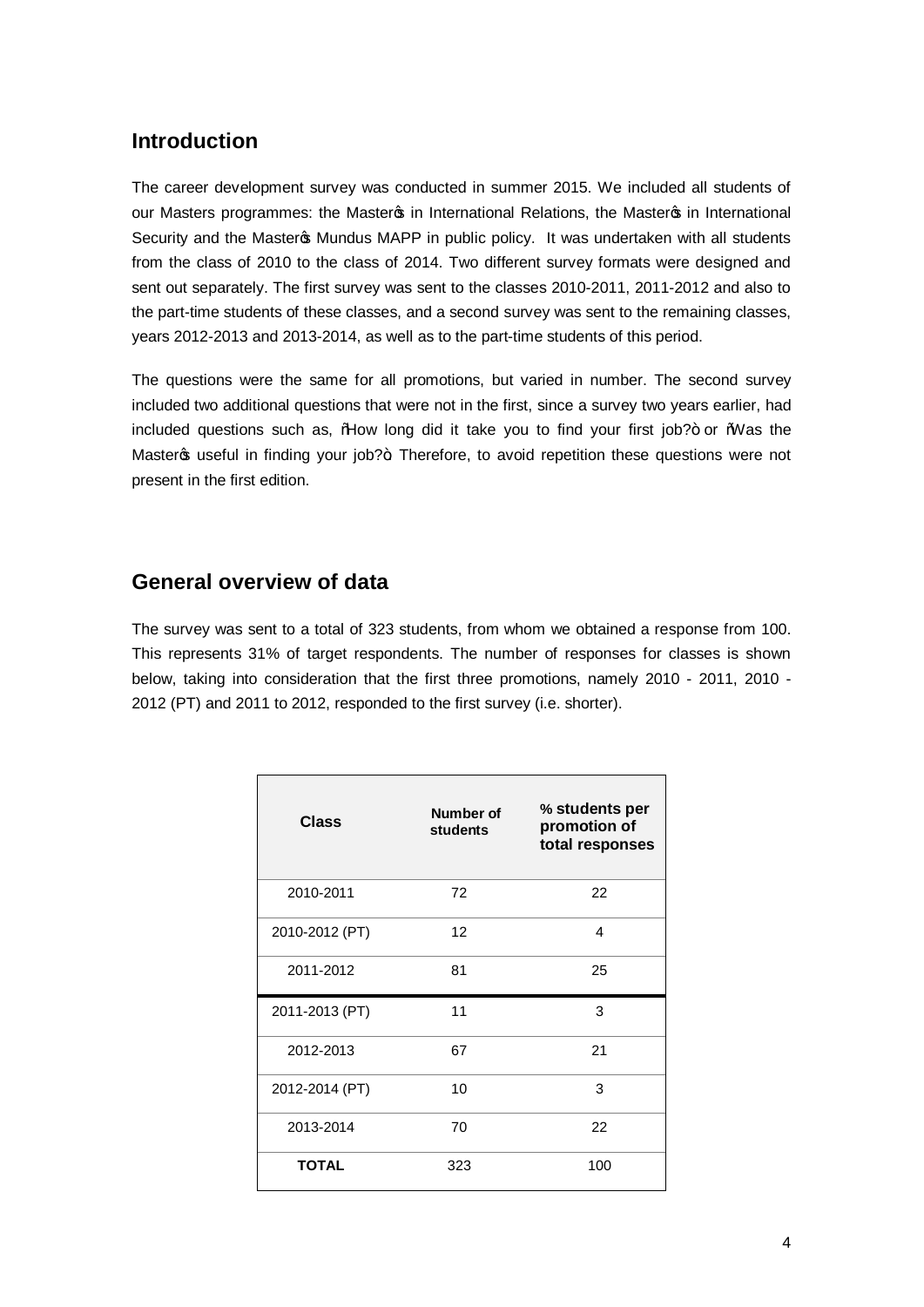| <b>Survey</b>                      | Num. responses | Response rate |  |  |
|------------------------------------|----------------|---------------|--|--|
| Employment<br>Survey 2010-<br>2014 | 100            | 31%           |  |  |

The methodology used for conducting the study is based on the answers obtained from an online survey with nine questions. The questions posed are listed below. In all cases, (with two exceptions), questions were closed. Moreover, and as previously mentioned, questions 3 and 5 were omitted from earlier classes.

- **1. Personal Data**
- **a.** Gender
- **b.** Age
- **c.** Place of birth<br>**d.** Previous stud **d.** Previous studies
- 
- **e.** Class **f.** Programme followed

#### **2. Current job data**

- a. Are you currently working?<br>b. Current iob sector
- Current job sector
- c. Size of the organization<br>d. Area of action of the org
- Area of action of the organization
- e. Responsibilities in the organization
- f. Type of contract g. Wage information
- h. Place of work (city and country). (OPEN QUESTION)

#### **3. Employment Information\***

- a. How long did it take you to find a job after completing the Masteros?
- b. How did you find the job?
- c. Was the job related to your undergraduate studies?<br>d. Was the job related to what you learnt at IBEI?
- Was the job related to what you learnt at IBEI?

#### **4. Please, assess the importance of the following factors for your current job**

- a. Academic knowledge acquired during the Master
- b. Practical skills acquired during the Master
- c. Language teaching / language knowledge
- d. Personality, social skills, communication skills, etc.
- e. Organizational capacity
- f. Ability to work with a team
- g. Name of organization or company (OPEN QUESTION)
- **5. Please evaluate the training provided by the IBEI Master's in International Relations**
- a. Practical training
- b. Speaking
- c. Written skills<br>d. Critical thinki
- **Critical thinking**
- e. Additional comments (OPEN QUESTION)
- **6. Would you recommend the Master's to a friend who was in the same position as you when you started the programme?**
- **7. Are you generally satisfied to have studied the Master's in International Relations at IBEI? (from 1 to 5, 5 being the best option)**
- **8. How would you rate the influence of the Master's in International Relations on your professional development (from 1 to 5, 5 being the best option)**
- **9. In order to improve our program, we would appreciate your comments and suggestions** (OPEN QUESTION)

#### **Graduate profile**

According to data received from the first question, we can see that the profile of graduates who responded to the survey, is similar to overall data for IBEI students. Respondents are mostly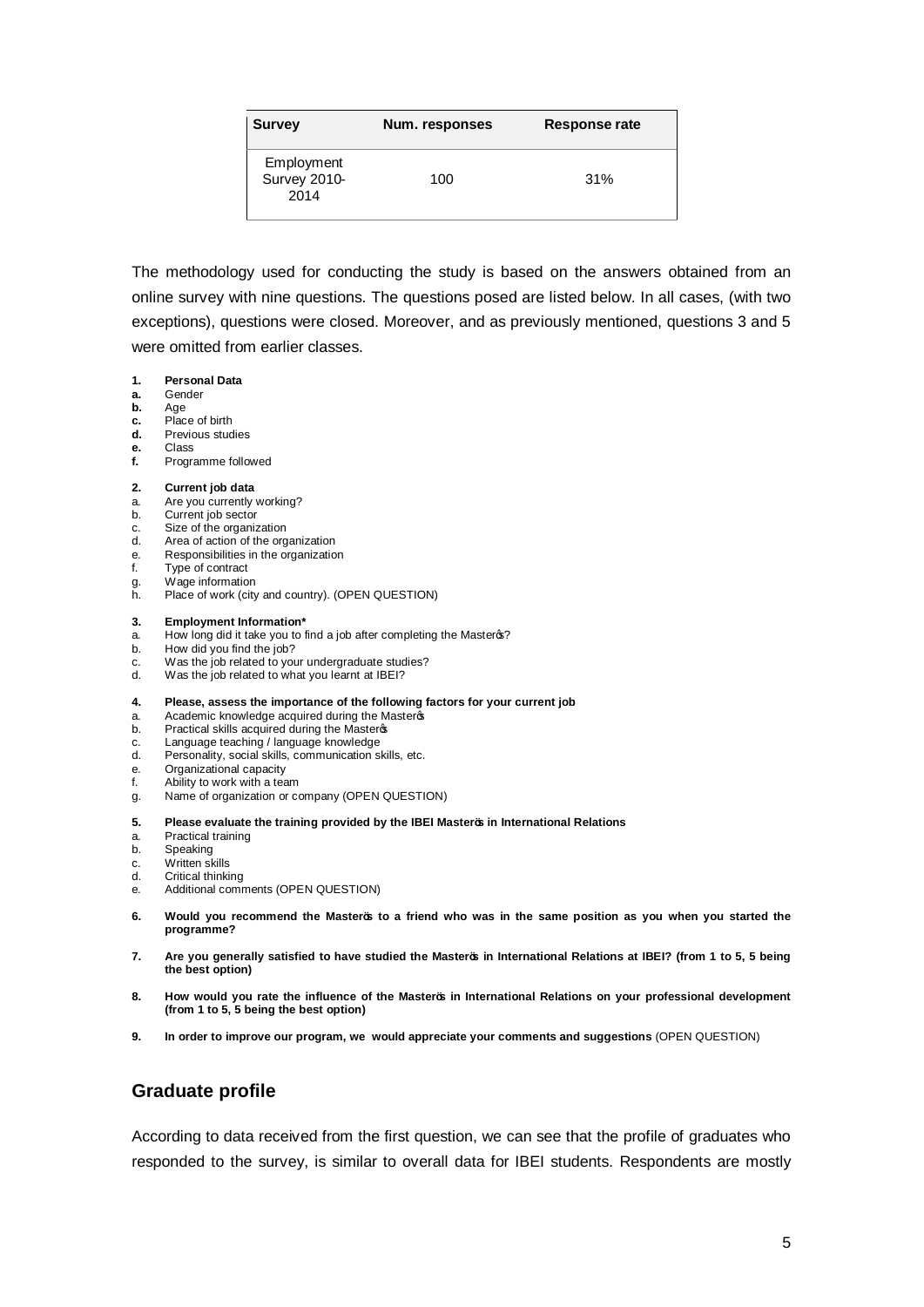women, aged between 25 and 30 years old, in the field of social sciences. This statement applies to all classes.



#### **Sex**

#### **Nationality**

Regarding respondents qcitizenship, results were as follows: in the case of classes 2010-2012 (numbers in black) the majority of respondents were from Europe, over half of whom were Spanish, followed by Latin America (20%). Close to 10% of respondents were from North America and close to 6% were Asian. In the case of classes from 2012 to 2014 (numbers in orange), most of the people who responded were also Europeans, but unlike previous promotions, the percentage of non-Spanish European graduates was higher than Spanish graduates. An interesting fact was that students from Africa account for 6% of the total.

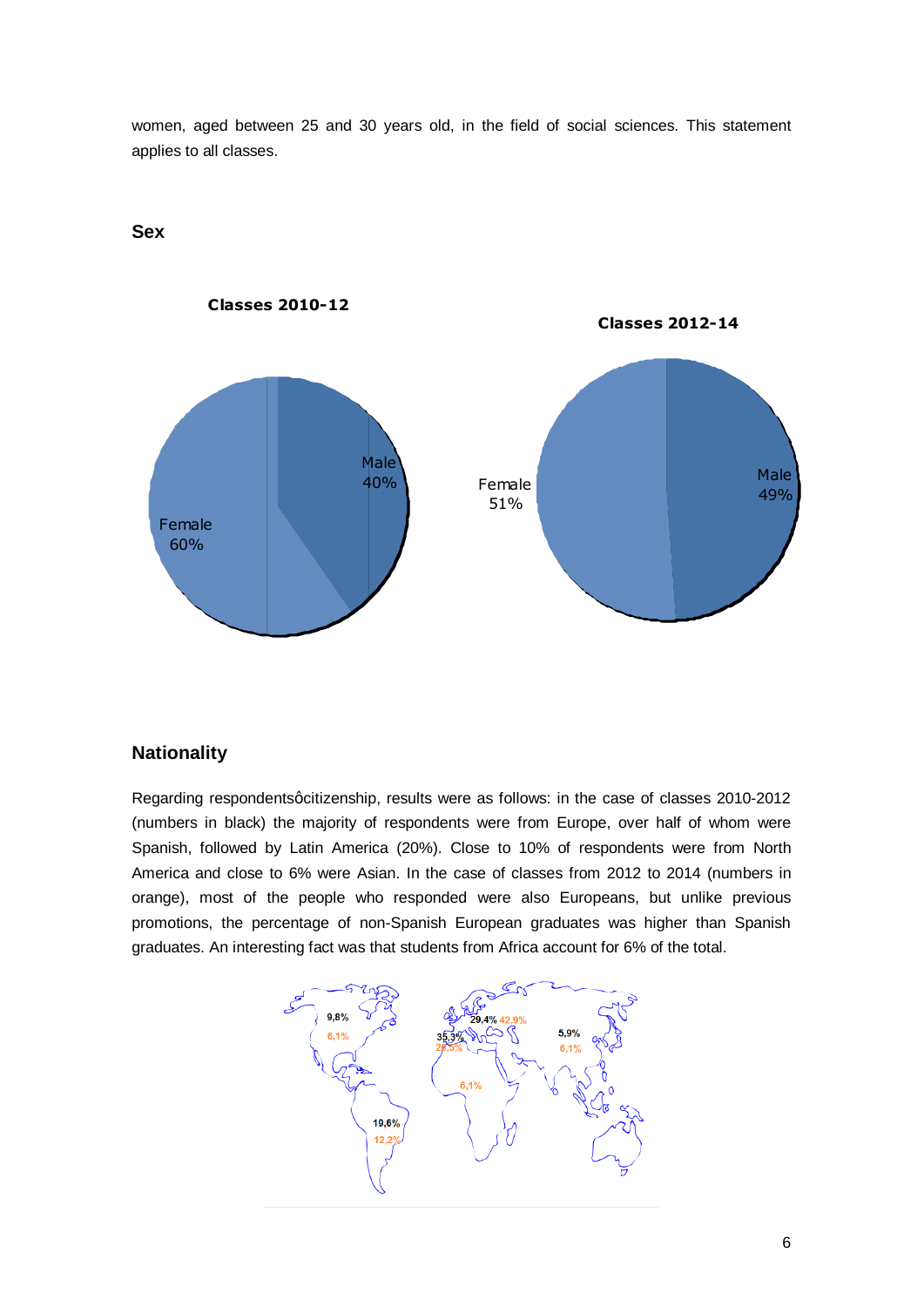## **Current employment data**

The second question of the survey, which referred to the specific labour situation for each graduate, was not mandatory. Hence, the data obtained might be slightly biased compared to the current situation of all graduates as a whole.

#### **Current employment situation**

From a total of 100 responses to this question, 75% of participants have a job and are working full time. Not least, it should be noted that the remaining 10% is currently unemployed. The data presented below is disaggregated by promotion.



The following figures represent the question of the current employment situation for each academic class:

|                                       | <b>Classes 2010 to 2012</b> |               | <b>Classes 2012 to 2014</b> |      | <b>TOTAL</b>    |      |
|---------------------------------------|-----------------------------|---------------|-----------------------------|------|-----------------|------|
|                                       | <b>Absolute</b>             | $\frac{9}{6}$ | <b>Absolute</b>             | %    | <b>Absolute</b> | %    |
| Yes, full-time                        | 41                          | 80%           | 34                          | 70%  | 75              | 75%  |
| Yes, part-<br>time                    | 6                           | 12%           | 5                           | 10%  | 11              | 11%  |
| No job and/or<br>looking for a<br>job | 2                           | 4%            | 8                           | 16%  | 10              | 10%  |
| No, studying                          | $\overline{2}$              | 4%            | $\overline{2}$              | 4%   | 4               | 4%   |
| <b>TOTAL</b>                          | 51                          | 100%          | 49                          | 100% | 100             | 100% |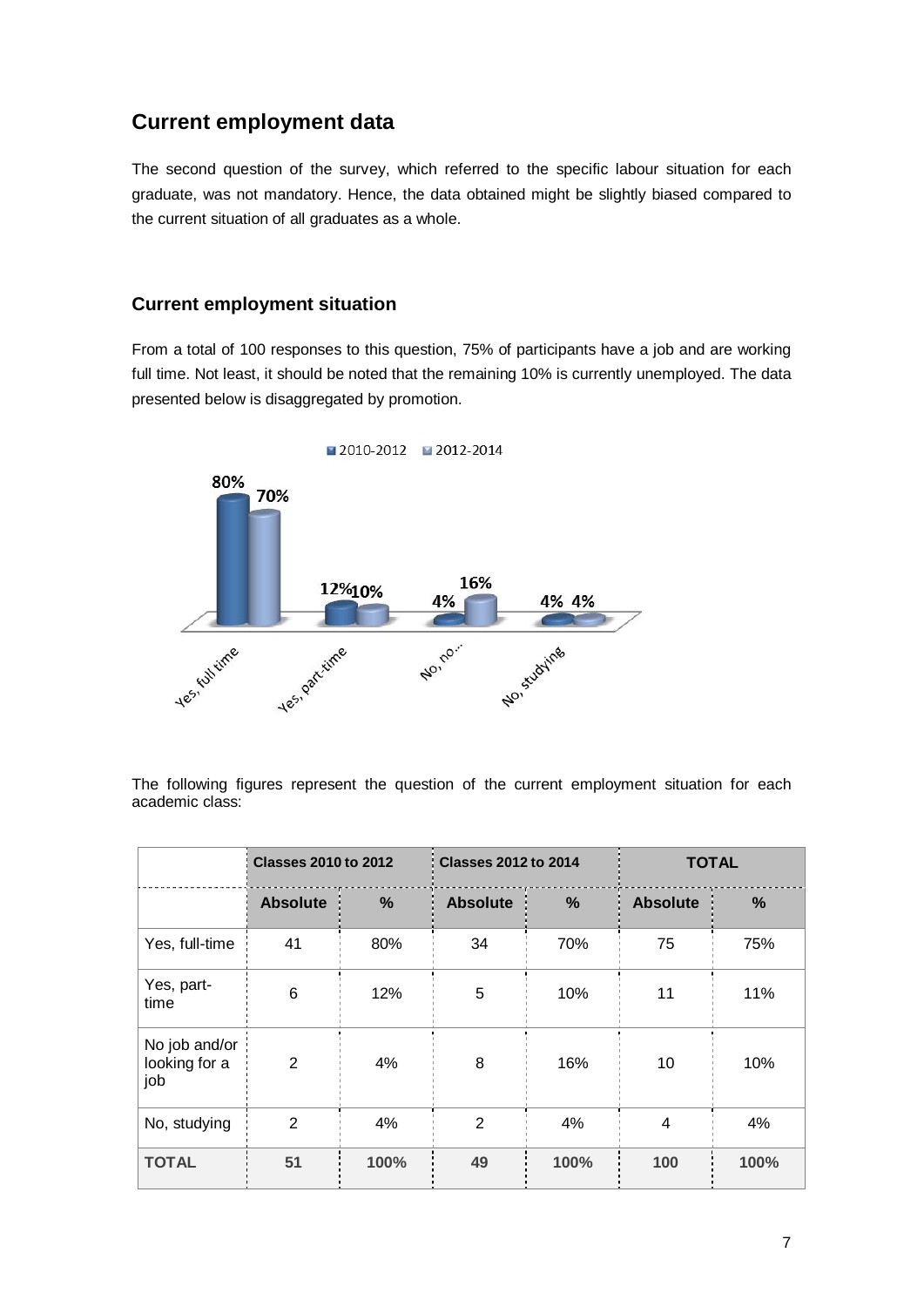Data shows that over time, graduate students get better jobs and as such the unemployment percentage is lower.

#### **Organization Size**

Most of the graduates work in large organizations. We understand a  $\pm$ arge organization as an institution with more than 250 employees. There are not major differences among classes, although those alumni who graduated earlier strengthen this statement more than those who graduated more recently.



|                    | Classes from 2010 to<br>2012 |               |                 | Classes from 2012 to<br>2014 | <b>TOTAL</b>    |      |
|--------------------|------------------------------|---------------|-----------------|------------------------------|-----------------|------|
| nº employees       | <b>Absolute</b>              | $\frac{9}{6}$ | <b>Absolute</b> | $\%$                         | <b>Absolute</b> | %    |
| Less than 10       | 8                            | 16%           | 6               | 14%                          | 14              | 15%  |
| bw 11 & 50         | 5                            | 10%           | 9               | 21%                          | 14              | 15%  |
| bw 51 & 250        | 6                            | 12%           | 9               | 21%                          | 15              | 17%  |
| More than 250      | 30                           | 62%           | 18              | 44%                          | 48              | 53%  |
| <b>TOTAL</b><br>e. | 49                           | 100%          | 42              | 100%                         | 91              | 100% |

## **Scope**

The scope is clearly international, given that the majority of graduates work in global and multinational companies. This feature is repeated in all promotions surveyed.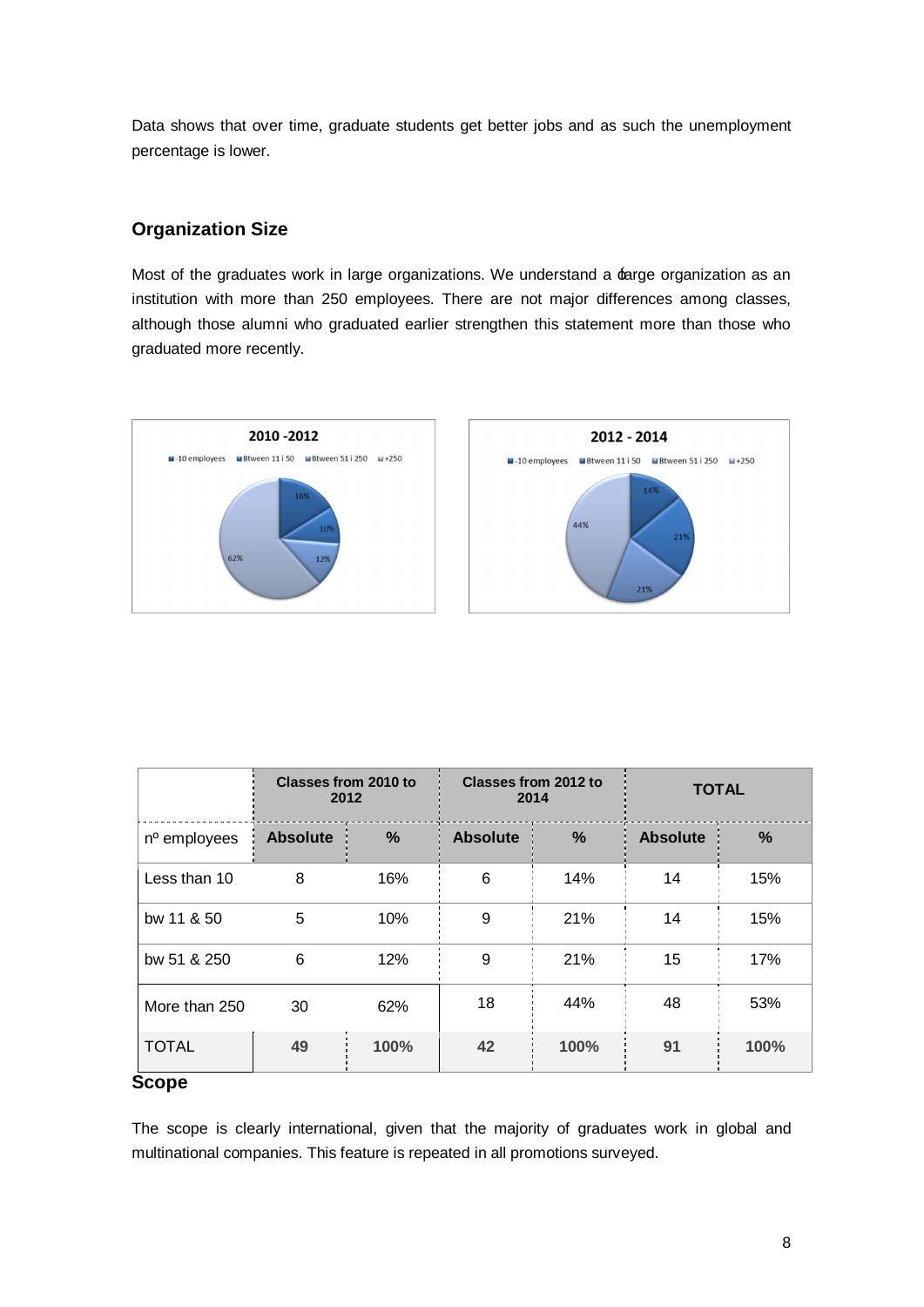

|               | <b>Classes from 2010 to</b><br>2012 |      | Classes from 2012 to<br>2014 |      | <b>TOTAL</b>   |      |
|---------------|-------------------------------------|------|------------------------------|------|----------------|------|
|               | <b>Absolut</b>                      | %    | <b>Absolut</b>               | %    | <b>Absolut</b> | %    |
| Local         | 1                                   | 2%   | 5                            | 2%   | 6              | 7%   |
| Regional      | $\overline{7}$                      | 15%  | $\overline{2}$               | 15%  | 9              | 10%  |
| National      | $\overline{7}$                      | 15%  | 8                            | 15%  | 15             | 17%  |
| Multinational | 10                                  | 21%  | $\overline{7}$               | 21%  | 17             | 19%  |
| Transnational | 4                                   | 9%   | $\Omega$                     | 9%   | 4              | 5%   |
| Global        | 18                                  | 38%  | 20                           | 38%  | 38             | 43%  |
| Total         | 47                                  | 100% | 42                           | 100% | 89             | 100% |

## **Scope of the organization**

Most students work in the private sector, although a significant number of graduates work in an international institution and in the academic world.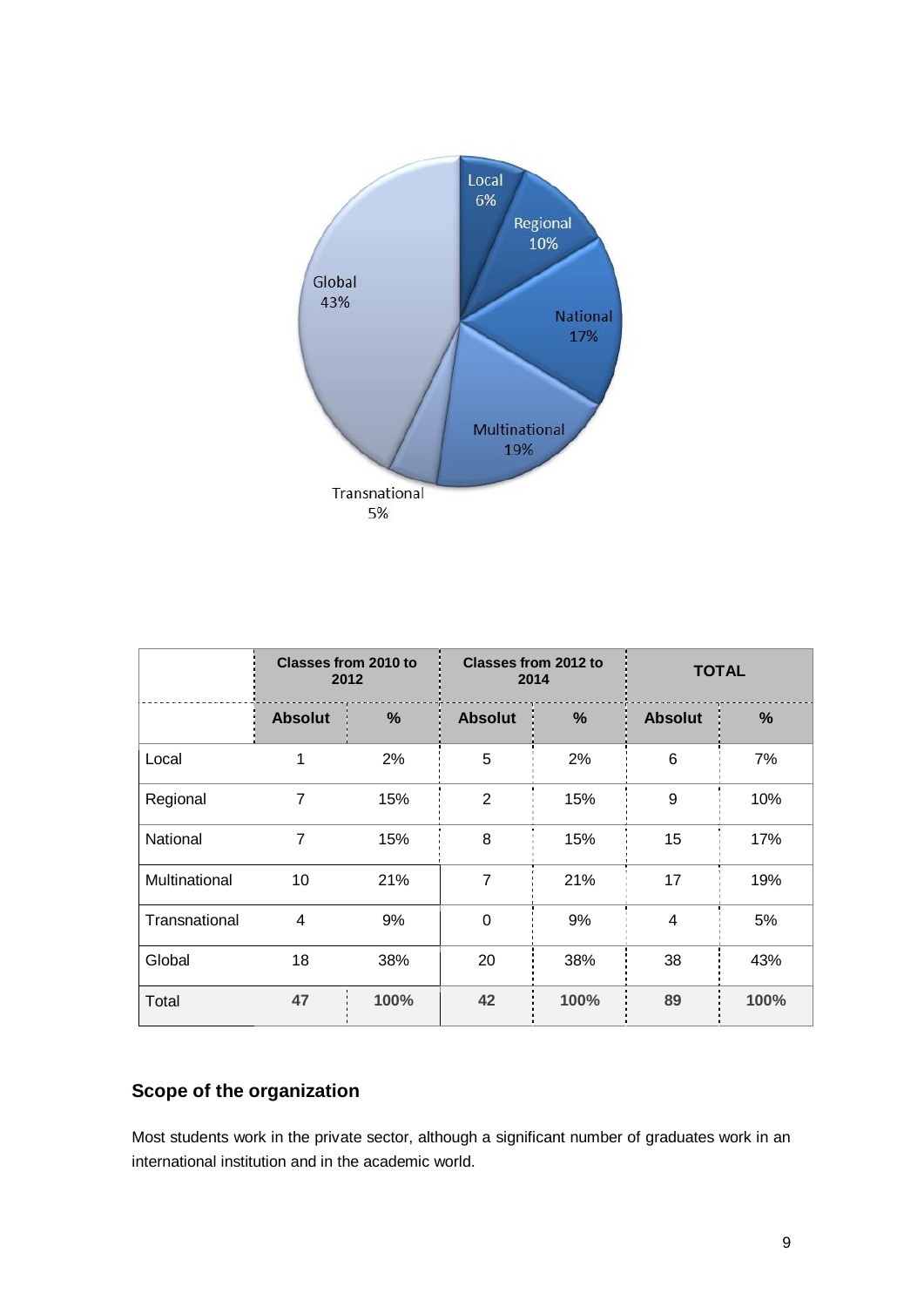

|                              | Classes 2010 to<br>2012 |                | Classes 2012 to<br>2014 |                | <b>TOTAL</b>    |                |  |
|------------------------------|-------------------------|----------------|-------------------------|----------------|-----------------|----------------|--|
|                              |                         |                |                         |                |                 |                |  |
|                              | <b>Absolute</b>         | %              | <b>Absolute</b>         | %              | <b>Absolute</b> | %              |  |
| <b>Public Administration</b> | 8                       | 16             | 10                      | 23             | 18              | 19             |  |
| International Institution    | 8                       | 16             | 8                       | 18             | 18              | 19             |  |
| <b>Private Sector</b>        | 17                      | 35             | 11                      | 25             | 28              | 30             |  |
| <b>NGO</b>                   | 3                       | $6\phantom{1}$ | 4                       | 9              | $\overline{7}$  | $\overline{7}$ |  |
| Media                        | 0                       | $\mathbf 0$    | $\overline{2}$          | 5              | $\overline{2}$  | $\overline{2}$ |  |
| Academia                     | 8                       | 16             | 6                       | 14             | 14              | 15             |  |
| <b>Others</b>                | 5                       | 11             | 3                       | $\overline{7}$ | 8               | 8              |  |
| Total                        | 49                      | 100            | 44                      | 100            | 95              | 100            |  |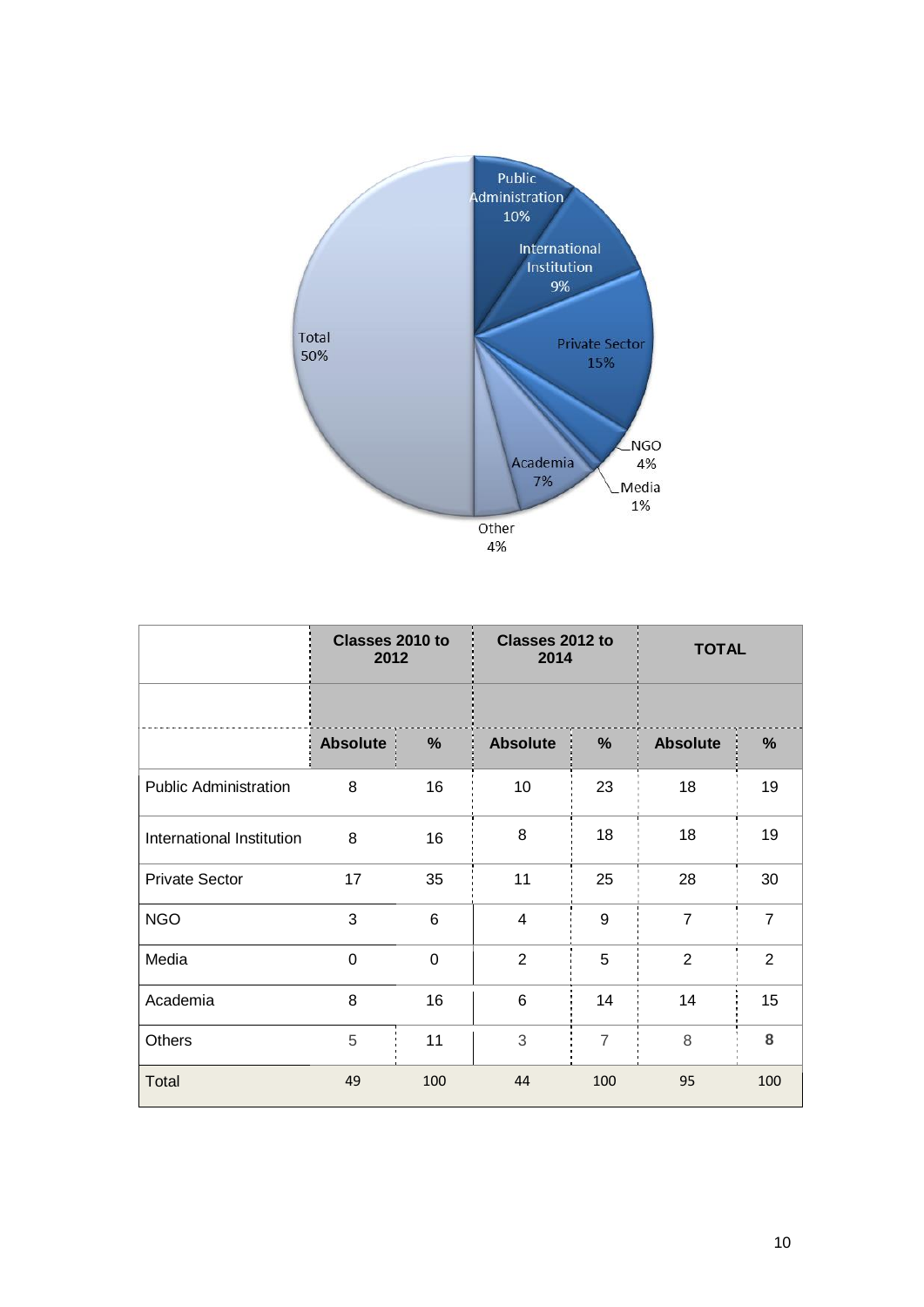#### **Responsibilities in the Organization**

Most respondents have responsibilities as middle managers. It is interesting to see the significant number of people, who are involved in research and development activities, as well as a notable percentage who occupy jobs in the fields of training and management.



#### **Information on contracts and wage**

The great majority of respondents have a permanent contract. Promotions that graduated more recently represent 42% of permanent contracts. They also represent a higher percentage of temporary contracts, most likely due to a more recent graduation date. 12.5% of graduates that are doing internships are in a stage of transition between study and employment.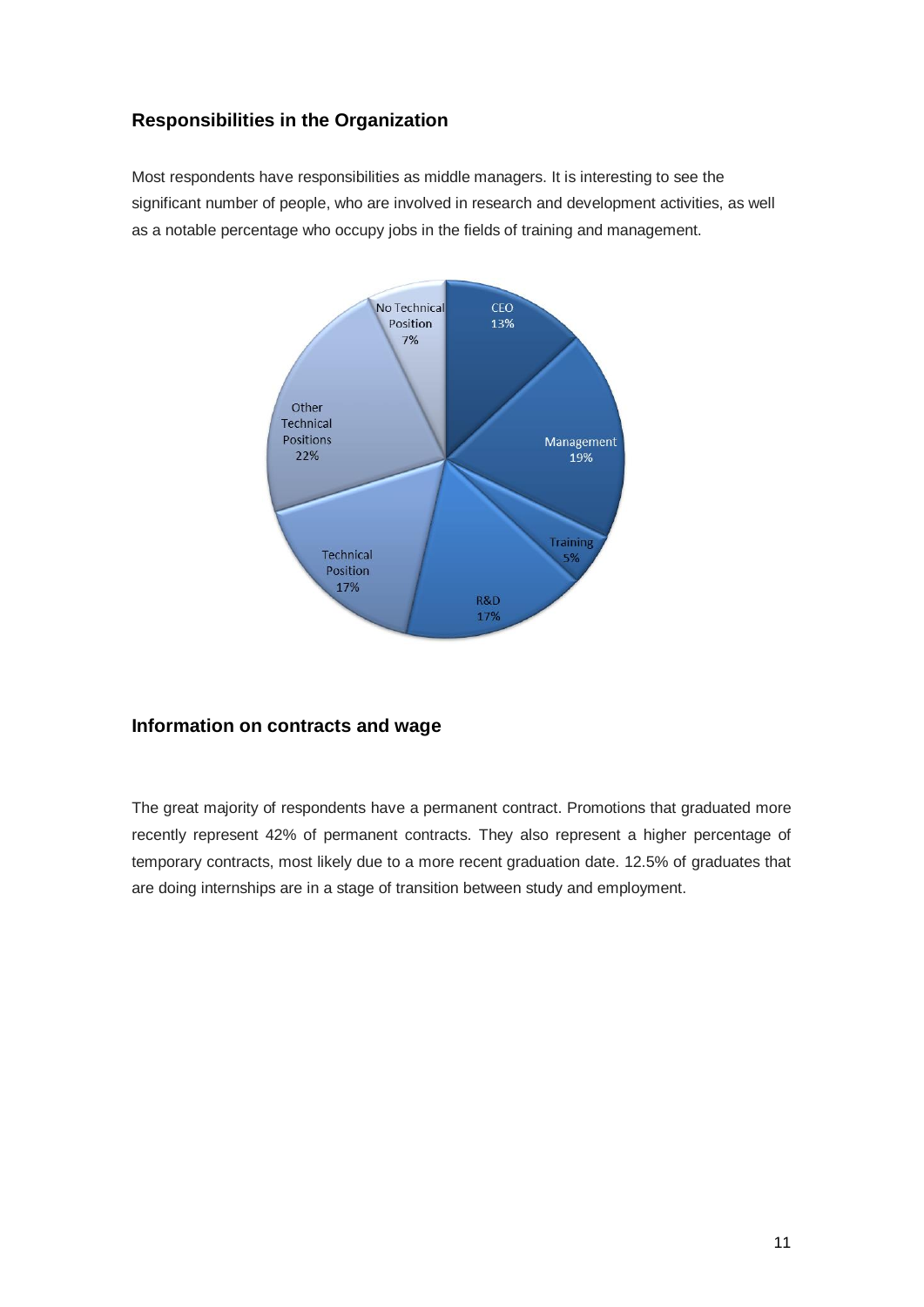

From the salary levels provided and an overall analysis, it can be seen that 40% of people who responded to the survey have a salary between 18000 and 30000" per year. Although not a substantial difference, as shown by the graph, it is not surprising that the percentage of graduates with higher wages is those who graduated earlier. While there are certainly other factors that explain their higher salary, more time pursuing a certain career path may help to explain higher wages.

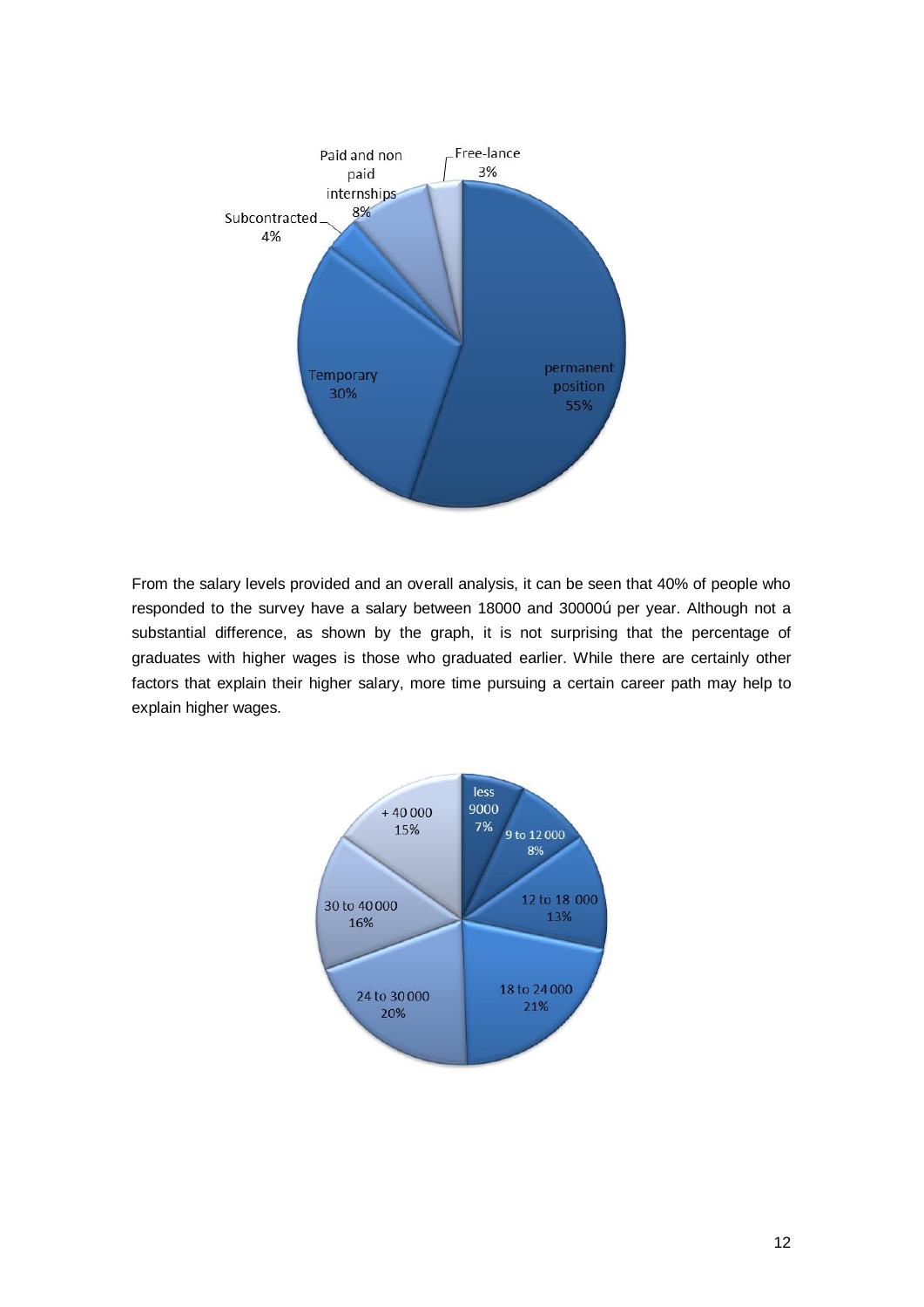|               | Promocions 2010 a 2012 |          |                | Promocions 2012 a 2014 | <b>TOTAL</b>   |                |
|---------------|------------------------|----------|----------------|------------------------|----------------|----------------|
|               | <b>Absolut</b>         | %        | <b>Absolut</b> | %                      | <b>Absolut</b> | %              |
| menys de 9000 | 0                      | $\Omega$ | 6              | 15                     | 6              | $\overline{7}$ |
| 9 a 12 mil    | 3                      | 6        | $\overline{4}$ | 10                     | $\overline{7}$ | 8              |
| 12 a 18 mil   | $\overline{7}$         | 16       | $\overline{4}$ | 10                     | 11             | 13             |
| 18 a 24 mil   | 10                     | 22       | 8              | 20                     | 18             | 21             |
| 24 a 30 mil   | 10                     | 22       | $\overline{7}$ | 18                     | 17             | 20             |
| 30 a 40 mil   | $\overline{7}$         | 16       | 6              | 15                     | 13             | 15             |
| $+de$ 40 mil  | 8                      | 18       | 5              | 12                     | 13             | 15             |
|               | 45                     | 100      | 40             | 100                    | 85             | 100            |

#### **Time spent looking for a job and how it was found**

The average time spent looking for a job is between one and three months, which represents 25% of all responses. However, a high percentage (20%), indicated that the search for a job took between seven months and a year. This question was only posed to recent graduates, as the information for earlier graduates was already available.

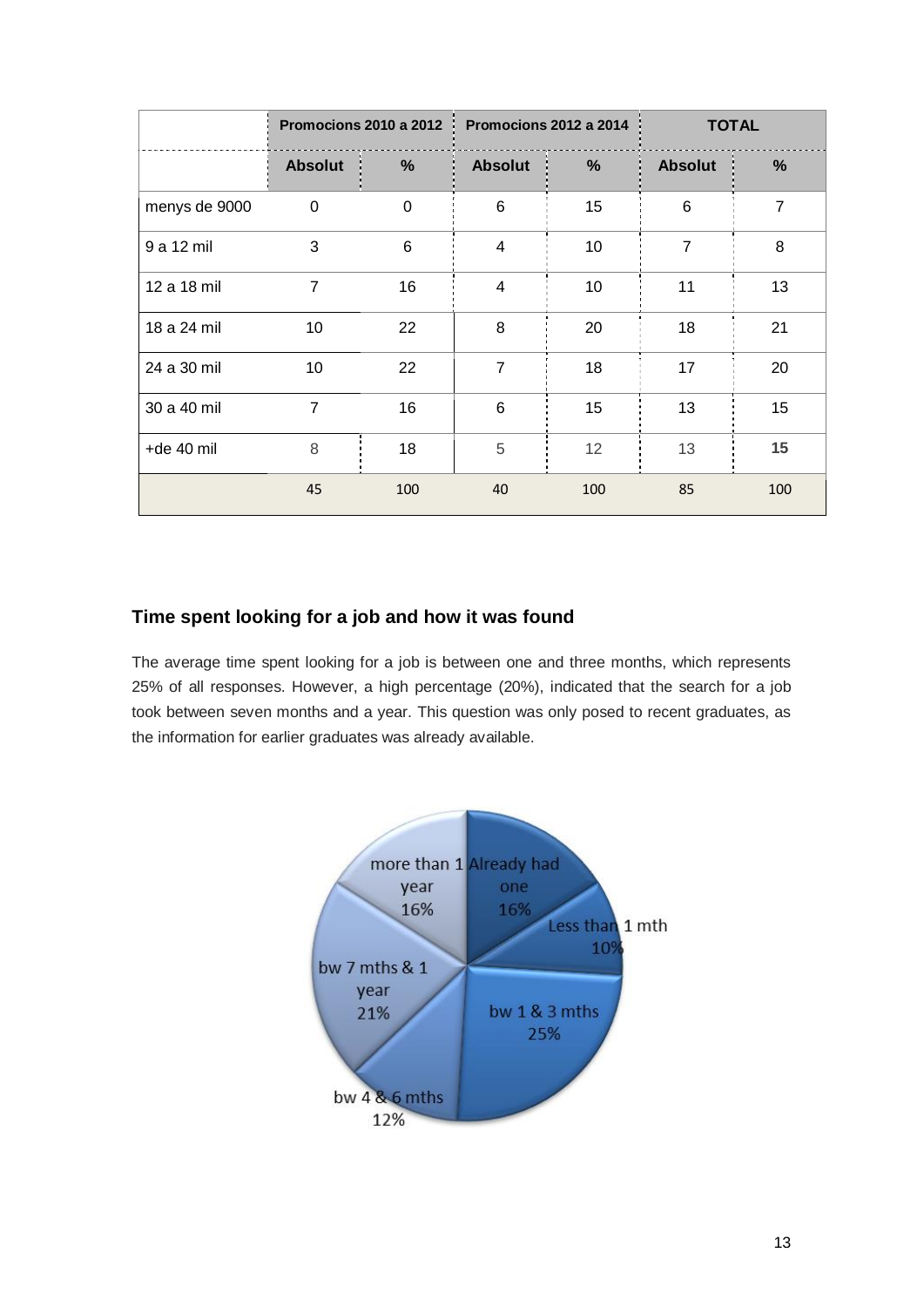Moreover, the same respondents were asked how they had found their job, and what methods they had used. The majority of respondents highlighted the use of personal contacts and job offers on the internet, whilst a quarter of survey participants had found jobs through previous internships.

#### **Where do graduates work?**

The majority of the graduates who responded to the survey are working in Spain (33% and 29.3% respectively). There are almost twenty respondents who are working in the United States and other countries, which represents a considerable number of total graduates in: Colombia, Great Britain, Paraguay, New Zealand, Mexico and Italy.

#### **The importance of certain factors in their current job**

The programme has positively influenced the professional world of the IBEl graduates. The areas in which it has had the greatest influence are mainly in the field of languages, work organisation, and personal skills. The academic aspect was also evaluated positively, although recent graduates valued it more positively than previous ones.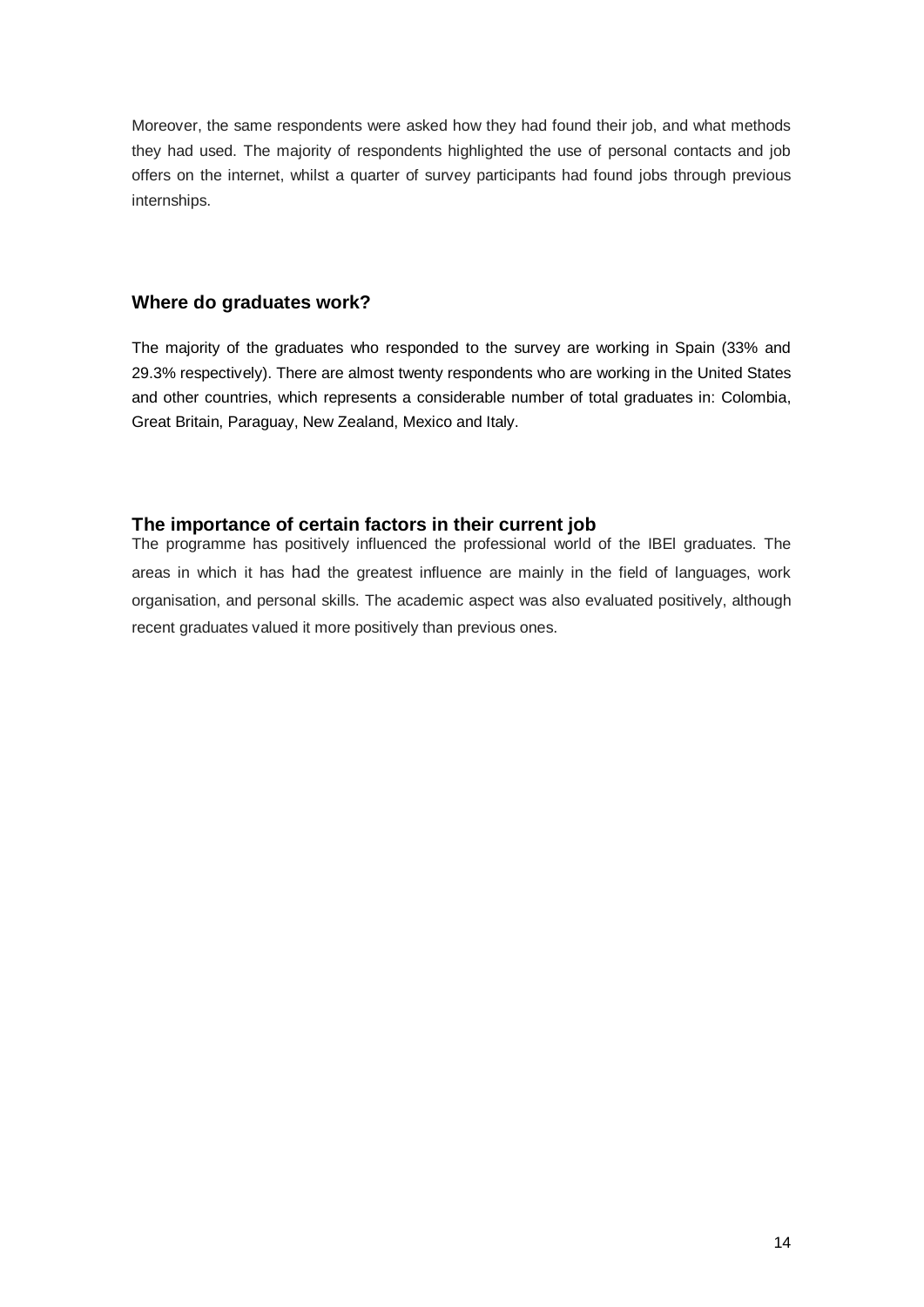|                                                                                                                      | 2010-2012      |       | 2012-2014        |       |
|----------------------------------------------------------------------------------------------------------------------|----------------|-------|------------------|-------|
| Academic knowledge acquired during the Master's Programme absolute numbers                                           |                | %     | absolute numbers | %     |
| Not at all important or influential                                                                                  | $\overline{7}$ | 15.6% | $\overline{7}$   | 14.3% |
| Somew hat important or influential                                                                                   | 6              | 13.3% | 15               | 30.6% |
| Important or influential                                                                                             | 12             | 26.7% | 13               | 26.5% |
| Quite important or influential                                                                                       | 9              | 20%   | $\overline{7}$   | 14.3% |
| Very important or influential                                                                                        | 11             | 24.4% | $\overline{7}$   | 14.3% |
| Practical skills acquired during the Master's Programme                                                              |                |       |                  |       |
| Not at all important or influential                                                                                  | $\overline{7}$ | 15.9% | $\overline{7}$   | 14.3% |
| Somew hat important or influential                                                                                   | 3              | 6.8%  | 10               | 20.4% |
| Important or influential                                                                                             | 16             | 36.4% | 15               | 30.6% |
| Quite important or influential                                                                                       | 11             | 25%   | 14               | 28.6% |
| Very important or influential                                                                                        | $\overline{7}$ | 15.9% | 3                | 6.1%  |
| Language Training / knowledge of languages                                                                           |                |       |                  |       |
| Not at all important or influential                                                                                  | 4              | 9.1%  | 4                | 8.3%  |
| Somew hat important or influential                                                                                   | 1              | 2.3%  | 1                | 2.1%  |
| Important or influential                                                                                             | 9              | 20.5% | 12               | 25%   |
| Quite important or influential                                                                                       | 11             | 25%   | 10               | 20.8% |
| Very important or influential                                                                                        | 19             | 43.2% | 21               | 43.8% |
| Personal character: personality, social skills, communication<br>skills, etc.<br>Not at all important or influential | 1              | 2.3%  | 1                | 2%    |
| Somew hat important or influential                                                                                   | 1              | 2.3%  | 6                | 12.2% |
| Important or influential                                                                                             | $\overline{7}$ | 15.9% | $\overline{7}$   | 14.3% |
| Quite important or influential                                                                                       | 12             | 27.3% | 16               | 32.7% |
| Very important or influential                                                                                        | 23             | 52.3% | 19               | 38.8% |
| <b>Organizational skills</b>                                                                                         |                |       |                  |       |
| Not at all important or influential                                                                                  | $\mathbf{1}$   | 2.3%  | $\overline{2}$   | 4.1%  |
| Somew hat important or influential                                                                                   | $\mathbf{1}$   | 2.3%  | 4                | 8.2%  |
| Important or influential                                                                                             | 9              | 20.5% | 6                | 12.2% |
| Quite important or influential                                                                                       | 14             | 31.8% | 14               | 28.6% |
| Very important or influential                                                                                        | 19             | 43.2% | 23               | 46.9% |
| Ability to work                                                                                                      |                |       |                  |       |
| Not at all important or influential                                                                                  | 1              | 2.3%  | $\mathbf{2}$     | 4.3%  |
| Somew hat important or influential                                                                                   | $\mathbf{1}$   | 2.3%  | 6                | 12.8% |
| Important or influential                                                                                             | 4              | 9.1%  | $\mathbf{2}$     | 4.3%  |
| Quite important or influential                                                                                       | 13             | 29.5% | 14               | 29.8% |
| Very important or influential                                                                                        | 25             | 56.8% | 23               | 48.9% |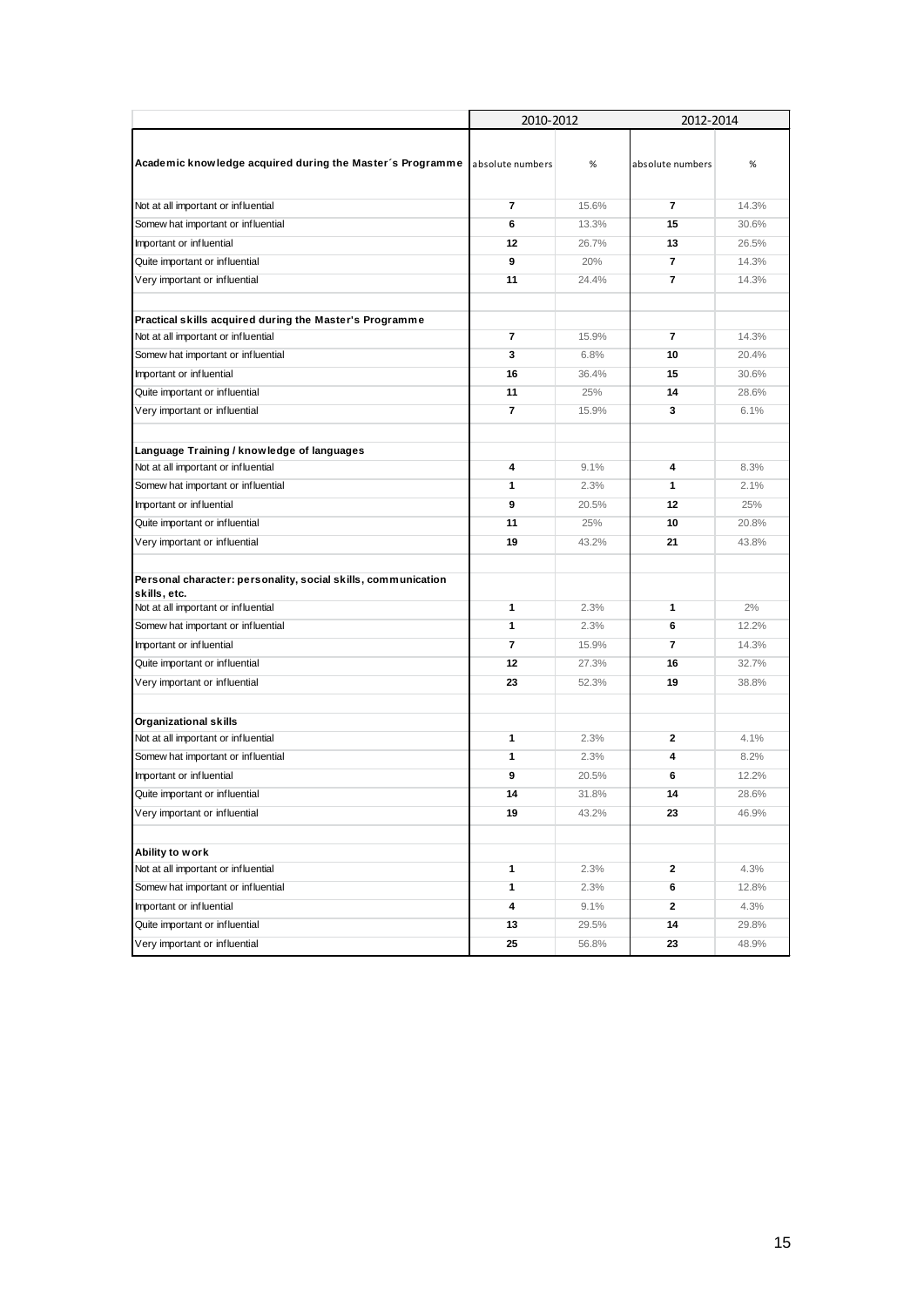### **Evaluation of the IBEI Master's in International Relations**

#### **Instruction provided**

The students surveyed clearly recommend the Master in International Relations. The earlier the student graduated, the more positive the evaluation. The reason for this is likely to be that they are currently in the labour market, and are more satisfied with their situation. Later graduates are also in favour of recommending the Masters, but to a lesser extent. This may be due to aforementioned reasons. Results are presented as percentages.



#### **Do you positively value the Master's degree?**

Most students, from both promotions positively value having completed the Master's. Thus, the graph highlights that most students have indicated a '4' or a '5' when evaluating the program, where 1 stands for the most negative qand 5 for 'the most positive qassessment.